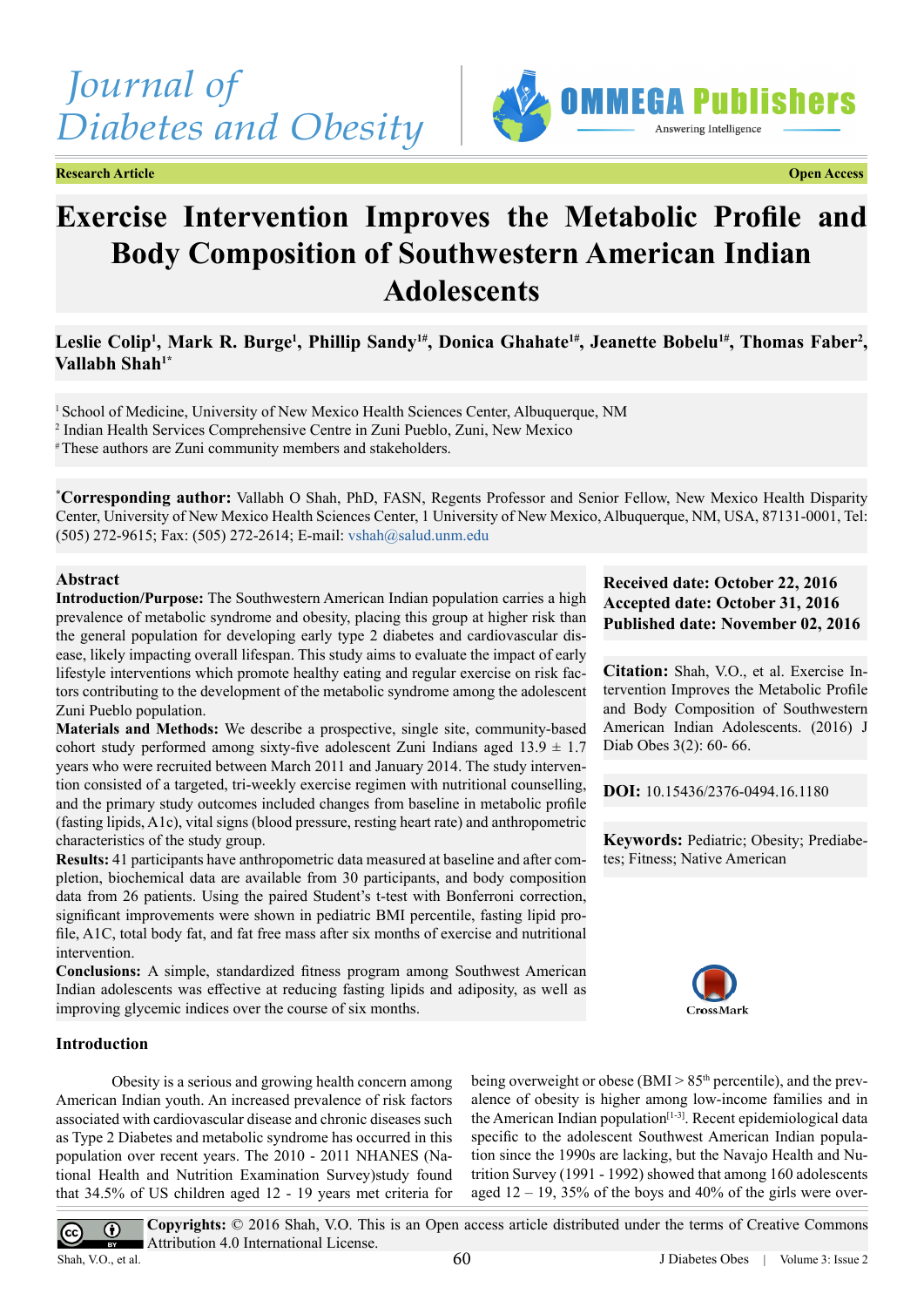

weight (BMI  $> 85<sup>th</sup>$  percentile for NHANES II)<sup>[4]</sup>. The increased prevalence of obesity over the past few generations is generally attributed to increased access to high calorie food, sugar sweet-ened beverages and an increase in sedentary lifestyles<sup>[\[5\]](#page-6-2)</sup>.

The Zuni Indians reside in a small pueblo located in rural New Mexico, with more than 90% of all Zunis living within the boundaries of the pueblo<sup>[\[6\]](#page-6-3)</sup>. This tribal community faces economic disadvantages as well as a history of healthcare disparities. As a result, the Zuni population is experiencing epidemic rates of obesity, diabetes, and the associated health consequenc-es of these diseases<sup>[\[6\]](#page-6-3)</sup>. Nationwide, obese children are shown to have an increased relative risk of mortality and death from cardiovascular disease after reaching adulthood, particularly in men above the age of  $45^{[7,8]}$ . Efforts to curb this growing problem focus on the critical need for lifestyle modification, including exercise and dietary changes early in life. Many small studies have investigated the effect of exercise and nutrition intervention in subsets of this population, but systematic reviews of these trials fail to identify a clearly efficacious treatment approach due to small sample sizes<sup>[\[9\]](#page-6-5)</sup>. The largest study was performed among 1,704 elementary school aged Navajo children via the Pathways Program<sup>[\[10\]](#page-6-6)</sup>. The intervention in this program focused on dietary changes, increased physical activity while at school, a healthy lifestyle classroom curriculum, and the involvement of the participant's family. Unfortunately, after 3 years of study, participants did not show any improvement in the prevalence of obesity or any increase in physical activity.

We postulate that an after school program with a supervised exercise regimen and nutrition counselling will result in decreased BMI and obesity rates, as well as reduced metabolic risk factors for diabetes and early cardiovascular disease, among Zuni adolescents.

#### **Materials and Methods**

This study was approved by the University of New Mexico Health Sciences Center Human Research Review Committee and the Indian Health Service Institutional Review Board, and all participating children rendered written informed assent and consent. Study participants received \$25 each time they participated.

#### **Exercise and nutrition intervention**

Sixty-five adolescent subjects were recruited from one middle school and one high school in Zuni Pueblo, New Mexico. The inclusion age range was 12 - 17 years of age. Participants were recruited though school health classes, distribution of flyers, home visits or by the invitation of a friend. The participating population was invited to participate in an after school exercise program at the Zuni Health Initiative's Wellness center, a community based recreational center funded by an NIH grant through the Department of Health and Human Services. Participants were transported after school three times a week to participate in the program which consisted of sixty-minute exercise sessions including a ten-minute warm-up and three 15-minute rotating activities that incorporated aerobic exercise (jogging, stationary bike, treadmill or elliptical, and/or calisthenics), resistance training and group exercise (group games). These sessions were led and supervised by the study-affiliated Community Health Representatives (CHRs) who live in the Zuni community.

Participants also attended a monthly diet and nutritional education session led by a registered dietician from the Indian Health Services. Additionally, parents attended an instructional session on healthy eating and preparing nutritional sack lunches for their children.

#### **Metabolic profile**

All participating children were assessed at baseline, 12 weeks and 24 weeks with fasting blood work to assess changes in metabolic risk factors, including a fasting lipid panel, A1C, liver function tests, uric acid, and urinary albumin to creatinine ratio. Samples were obtained *via* venipuncture by a certified community health representative who then processed the samples and sent them for clinical chemistry measurements performed at the CLIA (Clinical Laboratory Improvement Amendments) certified Tricore Reference Laboratory (Albuquerque, NM) using standard clinical assays.

#### **Anthropometric parameters**

Participants underwent vital sign determination (heart rate, blood pressure, height and weight) in addition to a body composition analysis by direct measurement of waist and arm circumference, as well as by bioelectrical impedance (Quantum II, RJL Systems, Clinton Township, MI) at baseline, 12 and 24 weeks. Participants' body-mass index (BMI) and BMI-percentile were calculated using the CDC Children's BMI Tool for Schools. In the pediatric population, children are defined as being "at risk for overweight" when body-mass index was between the 85<sup>th</sup> and 95<sup>th</sup> percentiles. The term "overweight" is applied to children with a BMI in excess of the 95<sup>th</sup> percentile for children of the same age and sex<sup>[\[9,11,12\]](#page-6-5)</sup>. BMIs in excess of the 99<sup>th</sup> percentile are associated with "severe obesity."11 Normal weight is defined as BMI between the  $5<sup>th</sup>$  and  $85<sup>th</sup>$  percentiles<sup>[\[9,11,12\]](#page-6-5)</sup>.

Previous studies have shown that BMI is a poor estimator of body fat and obesity status in this population, but multi-frequency Bioelectrical Impedance Analysis (BIA) has been validated in the pediatric American Indian population as a minimally invasive technique to analyze body composition according to total body fat, fat free mass, and body water percentages<sup>[10,13,14]</sup>. This measurement accurately assesses different populations using population-specific means, as opposed to methods such as waist circumference or pediatric BMI assessment. Although increases in visceral fat enhance the likelihood of morbidity in the adult population, no widely accepted clinical measure of central adiposity yet exists for children. Waist and arm circumference were also collected at all three time points.

**Statistical analysis:** Comparisons between baseline, 12 and 24 weeks for all members of the cohort were performed using the paired Student's t-test with Bonferroni correction for the primary outcomes. Due to the high dropout rate, an analysis comparing baseline values between the cohort dropouts and those participants who completed 24 weeks (denoted as "Final Cohort") was performed using the unpaired Student's t-test in order to assess for differences in baseline characteristics between those groups. The 12-week Cohort and the Final Cohort were defined as the most complete data sets at each time point. Additionally, an intention to treat analysis was performed using the last observation carried forward (LOCF) technique and compared with the baseline characteristics of the whole cohort using the paired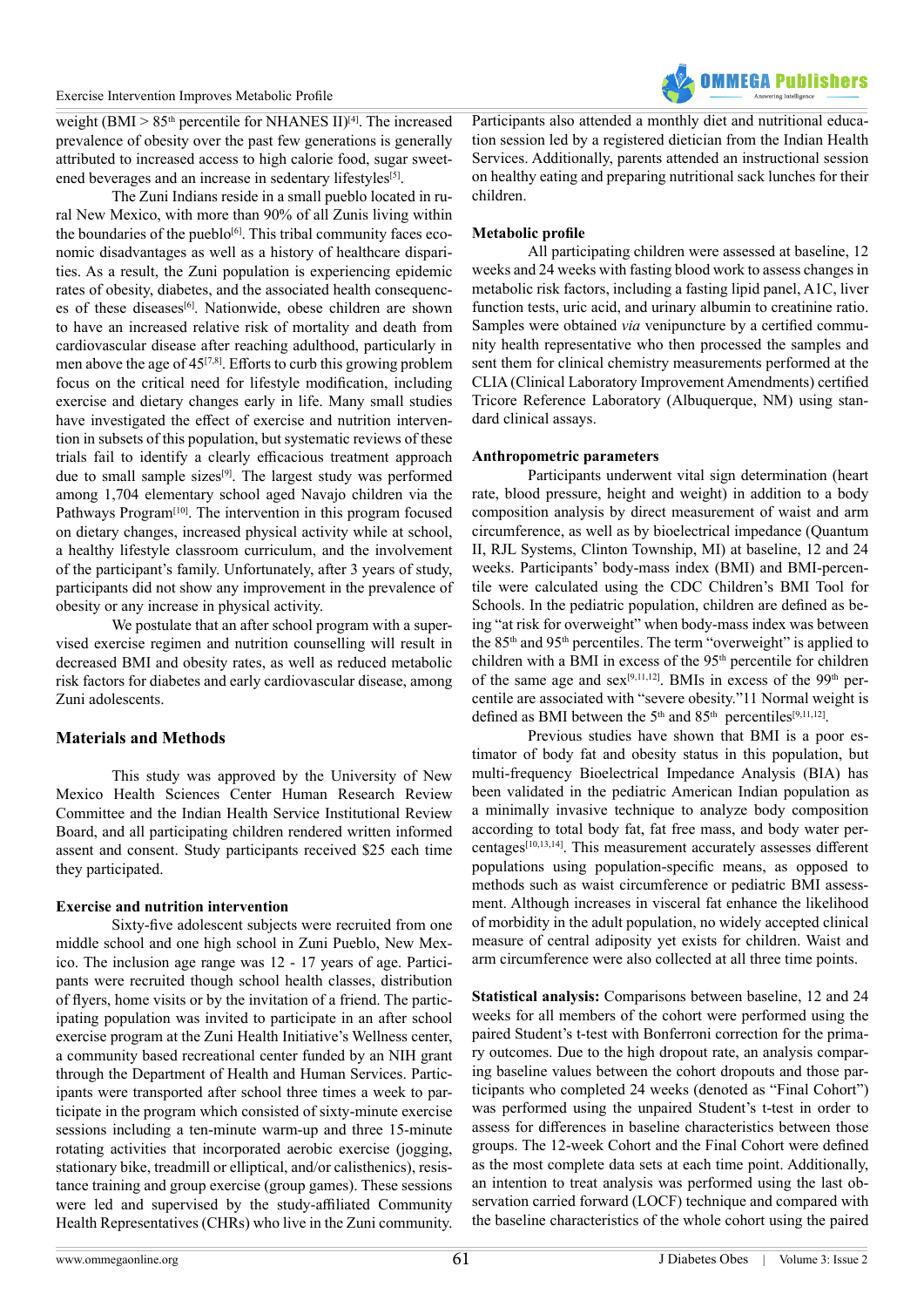

Students t-test. Analysis was performed using SAS Version 9.4 (Cary, NC). Statistical significance was assessed using Bonferroni correction ( $\alpha/2$ ) and was defined as p < 0.025. Results are reported as  $Mean \pm SD$  throughout the text, tables and figures.

#### **Results**

Mean age for the whole cohort was  $13.9 \pm 1.7$  years and participants were predominantly male (62.12%). Metabolic data, vital signs, and anthropometric and BIA data at baseline, 12, and 24 weeks for the Whole Cohort are shown in Tables 1 and 2. These tables also include the results of the intention to treat analysis at 24 weeks. Final data across the cohort were obtained from between 29 and 41 participants, as shown in Table 3. The variation in sample size is attributable to partial data collection

amongst participants due to either refusal of the participant to undergo venipuncture or failure to participate in other assessments (e.g. body measurements, BIA analysis). As depicted in Tables 1 and 2, the 12-week cohort incorporated 40 subjects and the Final Cohort included data from 30 participants. Due the low final population size, the baseline characteristics of the whole cohort did not accurately reflect the characteristics of the participants who actually completed the study, veiling certain improvements. As such, an *ad hoc* analysis of the Final Cohort at baseline and 24 weeks is shown in Table 3. A comparison between participants who left the study and those who remained in the study is also shown in Table 3. This analysis demonstrated that participants who dropped out of the study had lower a BMI and more desirable HDL and triglyceride concentrations than those who completed the study.

**Table 1:** Baseline characteristics of the entire cohort versus weeks 12 and 24, and the Intention to Treat analysis.

|                                  | <b>Whole Cohort</b> |                         |                                           | <b>ITT</b>             |
|----------------------------------|---------------------|-------------------------|-------------------------------------------|------------------------|
|                                  | Week 0              | Week 12                 | Week 24                                   | Week 24                |
| <b>Sample Size</b>               | 65                  | 40                      | 30                                        | 65                     |
| Age (years)                      | 13.9(1.7)           |                         |                                           | 13.9(1.7)              |
| Male Sex $(\% )$                 | 61.5%               | $60.00\%$               | 60.50%                                    | 61.50%                 |
| <b>Vitals</b>                    |                     |                         |                                           |                        |
| MAP (mmHg)                       | 80(9)               | 82(8)                   | 79(7)                                     | 81(8)                  |
| Mean SBP (mmHg)                  | 104(20)             | 99 (34)                 | 106(9)                                    | 108(12)                |
| Mean DBP (mmHg)                  | 66(12)              | 68(8)                   | 66(7)                                     | 67(8)                  |
| Pulse (BPM)                      | 76(5)               | 78 (6)                  | 74(6)                                     | 38(5)                  |
| <b>Body Composition</b>          |                     |                         |                                           |                        |
| Height (inches)                  | 62(3)               | 62(3)                   | $63(3)$ $\ddagger$                        | 62.7(3.2)              |
| Weight (kg)                      | 76.7(24.5)          | $78.0(22.7)$ $\ddagger$ | 78.0 (24.0) $\ddagger$                    | 73.9 (23.6) $\ddagger$ |
| Pediatric BMI %-ile              | 88 (18)             | $92(12)$ †              | 91 (14)                                   | 86.5(19)               |
| Waist circumference              |                     |                         |                                           |                        |
| (inches)                         | 39(7)               | 40(6)                   | 40(6)                                     | 39(7)                  |
| Glycemia                         |                     |                         |                                           |                        |
| A1c %                            | 5.9(2)              | $5.6(0.5)$ $\dagger$    | $5.5(0.5)$ $\ddagger$                     | 5.7(1.9)               |
| <b>Fasting Blood Sugar</b>       | 100(29)             | $90(8)$ †               | $82(6)$ †                                 | $89(6)$ †              |
| Lipids                           |                     |                         |                                           |                        |
| <b>Total Cholesterol (mg/dl)</b> | 159(31)             | $147(23)$ $\ddagger$    | $142(25)$ $\ddagger$                      | 147(30)                |
| LDL Cholesterol (mg/dl)          | 93 (26)             | $86(17)$ $\ddagger$     | $79(17)$ $\ddagger$                       | $83(24)$ <sup>+</sup>  |
| <b>HDL Cholesterol (mg/dl)</b>   | 39(9)               | 41 $(9)$ <sup>†</sup>   | 42 $(9)$ <sup><math>\ddagger</math></sup> | $42(10)$ <sup>+</sup>  |
| Triglycerides (mg/dl)            | 144 (83)            | $116(51)$ $\ddagger$    | $106(47)$ $\ddagger$                      | 109(57)                |
| Other                            |                     |                         |                                           |                        |
| $Cr$ (mg/dl)                     | 0.67(0.14)          | 0.67(0.13)              | 0.63(0.17)                                | 0.63(0.17)             |
| <b>UACR</b>                      | 31(44)              | 25(42)                  | 24 (38)                                   | 24(38)                 |
| Albumin (mg/dl)                  | 3.9(0.2)            | 4.0(0.3)                | 4.0(0.3)                                  | 4.0(0.3)               |
| Uric Acid (mg/dl)                | 5.4(1.3)            | 4.8 $(1.3)$ *           | $4.7(1.4)$ †                              | $4.7(1.4)$ †           |
| GGT (mg/dl)                      | 36(37)              | 33 (38)                 | 37(25)                                    | 37(25)                 |

Baseline subject who completed the 24-week study are designated as the Final Cohort. The intention to treat analysis depicts the results of the cohort at 24 weeks with LOCF as compared to baseline using the paired Student's t-test with Bonferroni adjustment for multiple comparisons, with  $* = p < 0.025$ ,  $\dagger = p < 0.01$ , and  $\ddagger = p < 0.001$ . with  $* = p < 0.025$ ,  $\dagger = p < 0.01$ , and  $\ddagger = p < 0.001$ .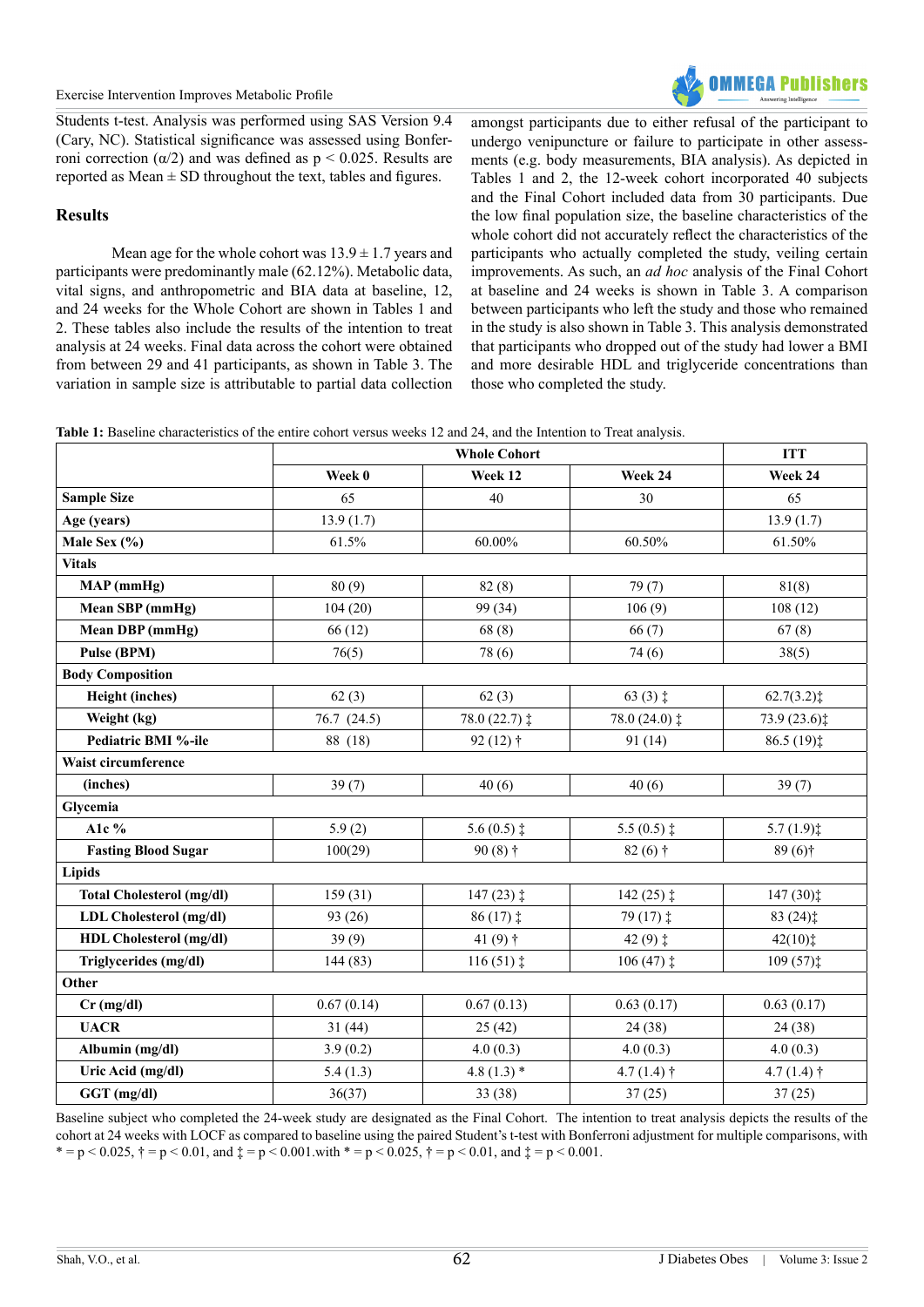

**Table 2:** Changes in body composition in the whole cohort, and the Intention To Treat analysis.

|                        | <b>Whole Cohort</b> |                        |                       | <b>ITT</b>                              |
|------------------------|---------------------|------------------------|-----------------------|-----------------------------------------|
|                        | Week 0              | Week 12                | Week 24               | Week 24                                 |
| <b>Phase Angle</b>     | 6.46(0.77)          | 6.59(0.84)             | $6.84(0.99)$ †        | 6.76(0.86)                              |
| Total Body Fat %       | 27.6 (8.4)          | $26.3(8.0)$ $\ddagger$ | $25.7(9)$ $\ddagger$  | $25(9)$ <sup><math>\dagger</math></sup> |
| <b>Fat Free Mass %</b> | 73.3(8.5)           | 73.8(8.1)              | 74.4 $(9)$ $\ddagger$ | $75(9)$ $\dagger$                       |

Statistically significant changes between weeks 0 to 12 and weeks 0 to 24 employing Bonferroni correction, with  $* = p < 0.025$ ,  $\dagger = p < 0.01$ , and  $\dagger$  = p < 0.001.

| Table 3: Baseline characteristics of the Final Cohort versus subjects who dropped out prior to completion of the 24 week study week. |  |  |
|--------------------------------------------------------------------------------------------------------------------------------------|--|--|
|                                                                                                                                      |  |  |

|                                    | Week 0              |             |                       |                     |
|------------------------------------|---------------------|-------------|-----------------------|---------------------|
|                                    | <b>Final Cohort</b> |             | <b>Study Dropouts</b> |                     |
|                                    | $\mathbf n$         |             | $\mathbf n$           |                     |
| <b>Male Gender</b>                 | 31                  | 62.50%      | 34                    | 61.70%              |
| Age (years)                        | 31                  | 14(2)       | 34                    | 14(2)               |
| <b>Height (inches)</b>             | 41                  | 62(3)       | 23                    | 62(4)               |
| Weight (kg)                        | 41                  | 81.2 (24.5) | 23                    | $68.0(24.0)**$      |
| <b>Waist Circumference (in)</b>    | 41                  | 40(6)       | 21                    | 35 $(7)$ †          |
| Pediatric BMI %-ile                | 41                  | 94(3)       | 23                    | $78(24)$ $\ddagger$ |
| A1c $%$                            | 30                  | 5.9(0.7)    | 34                    | 5.6 $(0.5)$         |
| <b>Fasting Blood Sugar (mg/dl)</b> | 30                  | 111(40)     | 33                    | $90(6)$ †           |
| Total Body Fat (%)                 | 26                  | 28(8)       | 32                    | 25(9)               |
| Fat Free Mass (%)                  | 26                  | 72(8)       | 32                    | 74 (9)              |
| <b>Phase Angle</b>                 | 26                  | 6.3(0.9)    | 32                    | 6.5(0.7)            |
| <b>Total Cholesterol (mg/dl)</b>   | 30                  | 163(26)     | 33                    | 154(34)             |
| LDL Cholesterol (mg/dl)            | 29                  | 96(17)      | 34                    | 90(30)              |
| <b>HDL Cholesterol (mg/dl)</b>     | 30                  | 36(8)       | 33                    | 42 $(10)*$          |
| Triglycerides (mg/dl)              | 30                  | 172 (90)    | 33                    | $119(67)$ *         |

Dropout cohort defined as participants who did not complete the 24-week study. Values listed as mean  $(\pm SD)$ . Statistically significant changes between weeks 0 to 12 and weeks 0 to 24 were defined using Bonferroni correction with  $* = p < 0.025$ ,  $\dagger = p < 0.01$ , and  $\dagger = p < 0.001$ .



**Figure 1:** Summary of Pediatric BMI percentile (1A) and body composition as measured by BIA (1B) in the entire cohort versus the Final Cohort after 24-weeks. Comparison is between the entire cohort (including dropouts) versus the Final Cohort who completed the 24-week program.

#### **Anthropometric Measures and Body Composition**

The mean pediatric BMI percentile for the whole cohort showed an overall increase over the course of the study, but this was found to be due to the lower body weights and BMI percentiles in the group of participants who dropped out of the study (Table 2). Post hoc analysis of the Final Cohort showed significant improvements in weight and pediatric BMI. After the 24-week intervention, weight decreased from  $81.2 \pm 18.1$ to 78.0  $\pm$  12.2 kg (a 4% decrease, p < 0.0001). The intention to treat analysis also showed significant improvements (Table 1). Although the Final cohort still had a mean BMI percentile in the obese range after 24-weeks, there were significant improvements from the 94<sup>th</sup> to the 91<sup>st</sup> percentile (a  $3\%$ -ile decrease, p < 0.0001). Figure 1A shows reductions in BMI percentile at 24 weeks compared to baseline for both the Whole Cohort and the Final Cohort. Changes in waist and arm circumference were not significant in any of the cohorts. Vital signs, including systolic, diastolic, mean arterial pressure and heart rate also did not show any significant change (Tables 1 and 3).

Body composition as measured by bioelectrical impedance showed significant improvements after the 24-week intervention, including a 2% reduction in total body fat percentage and a 2% increase in fat free mass percentage in the final cohort  $(p < 0.001$ ; Figure 1B). Findings in the ITT cohort were similar.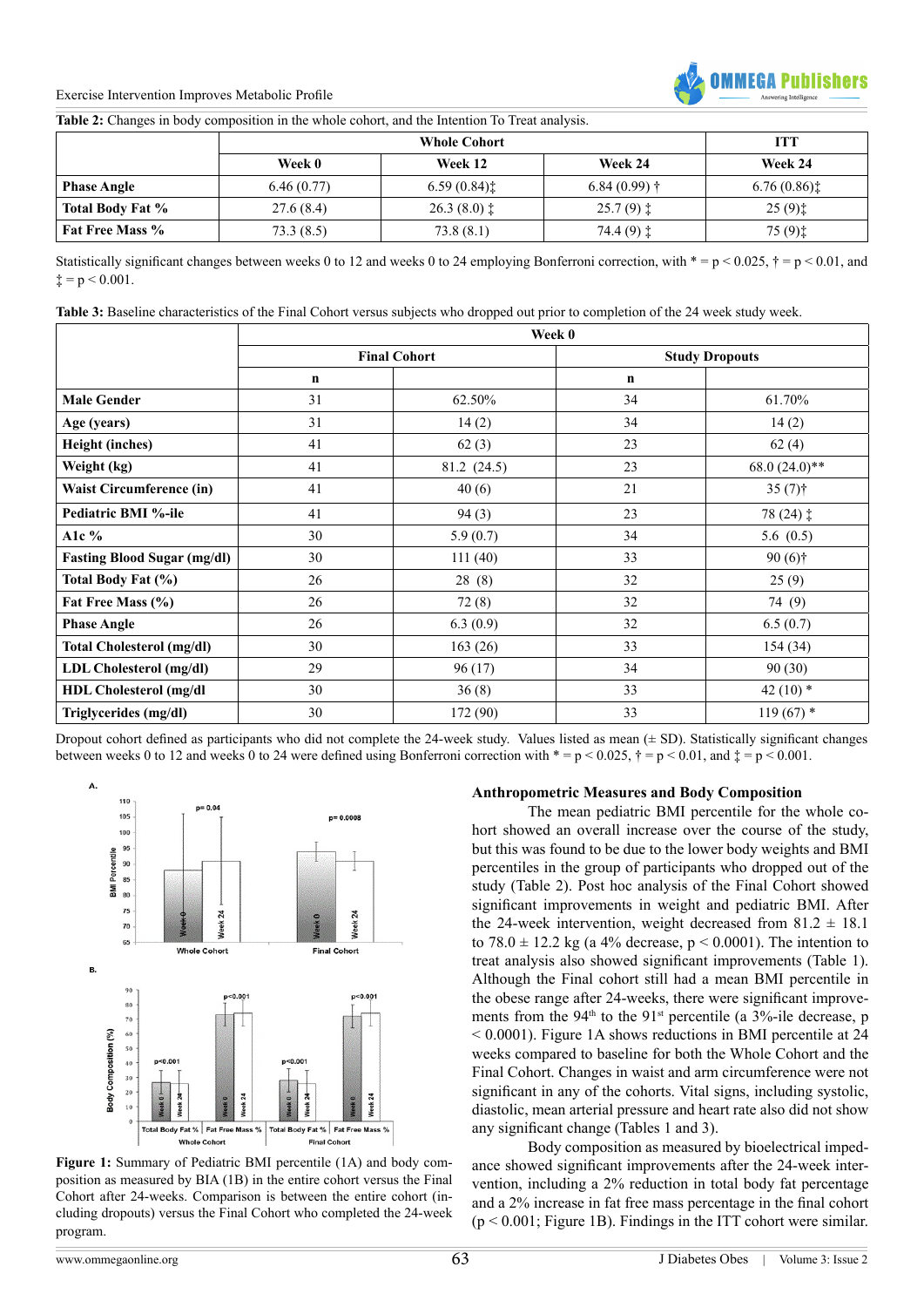

**Glycemic control:** During the 24-week exercise and nutritional intervention, progressive and statistically significant improvements were seen in glycemic control as exhibited by improvements in mean A1c from  $5.9 \pm 2.0\%$  at baseline (in the pre-diabetes range) to a mean of  $5.5 \pm 0.5\%$  at 24 weeks (in the normal range;  $p < 0.001$ ). The intention to treat analysis also showed a significant improvement to  $5.7 \pm 1.9\%$  (p < 0.001). The Final Cohort showed similar results, with a baseline A1c of  $5.9 \pm 0.7\%$  decreasing to 5.5  $\pm$  0.5% at 24 weeks (p < 0.001). Fasting blood glucose levels improved significantly from a mean of 100  $\pm$  29 mg/dl at baseline (in the impaired fasting glucose range) to a mean of  $82 \pm 6$  mg/dl at 24 weeks (in the normal range;  $p = 0.003$ ). The intention to treat analysis also showed improvement in fasting blood glucose to  $89 \pm 6$ mg/dl after 12 weeks (p < 0.001). The Final Cohort exhibited similar results with a baseline fasting blood glucose of  $111 \pm 40$  mg/dl decreasing to  $89 \pm 6$  mg/dl at 24 weeks (p < 0.01) as shown in Table 4, Figures 2A and Figure 2B.



**Figure 2:** Summary of A1c (2A) and fasting blood glucose (2B) at baseline and after 24-weeks in the entire cohort versus the Final Cohort. (2C) Summary of fasting lipid panel results at baseline, 12 and 24 weeks for the Final Cohort. Comparison is between the entire cohort (including dropouts) versus the Final Cohort who completed the 24-week program (2A and 2B). Statistically significant changes (2C) between week 0 (dark gray) to 12 (light gray) and week 0 to 24 (white), with  $*= p < 0.025, \dot{\tau} = p < 0.01$ , and  $\dot{\tau} = p < 0.001$ .

**Table 4:** Change in the Final Cohort; subjects who completed the 24-week program as compared to baseline.

|                                      | <b>Final Cohort</b> |             |                        |  |
|--------------------------------------|---------------------|-------------|------------------------|--|
|                                      | Week 0              |             | Week 24                |  |
|                                      | $\mathbf n$         |             |                        |  |
| Height (inches)                      | 41                  | 62(3)       | $63(3)$ <sup>+</sup>   |  |
| Weight (kg)                          | 41                  | 81.2 (24.5) | 78.0(12.2)             |  |
| <b>Waist Circumference (in)</b>      | 41                  | 40(6)       | 40(5)                  |  |
| Pediatric BMI %-ile                  | 41                  | 94(3)       | $91(3)$ $\ddagger$     |  |
| Alc $%$                              | 30                  | 5.9(0.7)    | 5.5 $(0.5)$ $\ddagger$ |  |
| <b>Fasting Blood Glucose (mg/dl)</b> | 30                  | 111(40)     | $89(6)$ †              |  |
| Total Body Fat (%)                   | 26                  | 28(8)       | $26(9)$ $\ddagger$     |  |
| Fat Free Mass (%)                    | 26                  | 72(8)       | $74(9)$ $\ddagger$     |  |
| <b>Phase Angle</b>                   | 26                  | 6.3(0.9)    | 6.8 $(1.0)$ †          |  |
| <b>Total Cholesterol (mg/dl)</b>     | 30                  | 163(26)     | $142(25)$ $\ddagger$   |  |
| LDL Cholesterol (mg/dl)              | 29                  | 96(17)      | $79(17)$ $\ddagger$    |  |
| <b>HDL Cholesterol (mg/dl)</b>       | 30                  | 36(8)       | 42 $(9)$ $\dagger$     |  |
| Triglycerides (mg/dl)                | 30                  | 172 (90)    | $106(47)$ $\ddagger$   |  |

Statistically significant changes between weeks 0 to 12 and weeks 0 to 24 using Bonferroni correction with  $* = p \lt 0.025$ ,  $\dagger = p \lt 0.01$ , and  $\ddagger = p$  $< 0.001$ .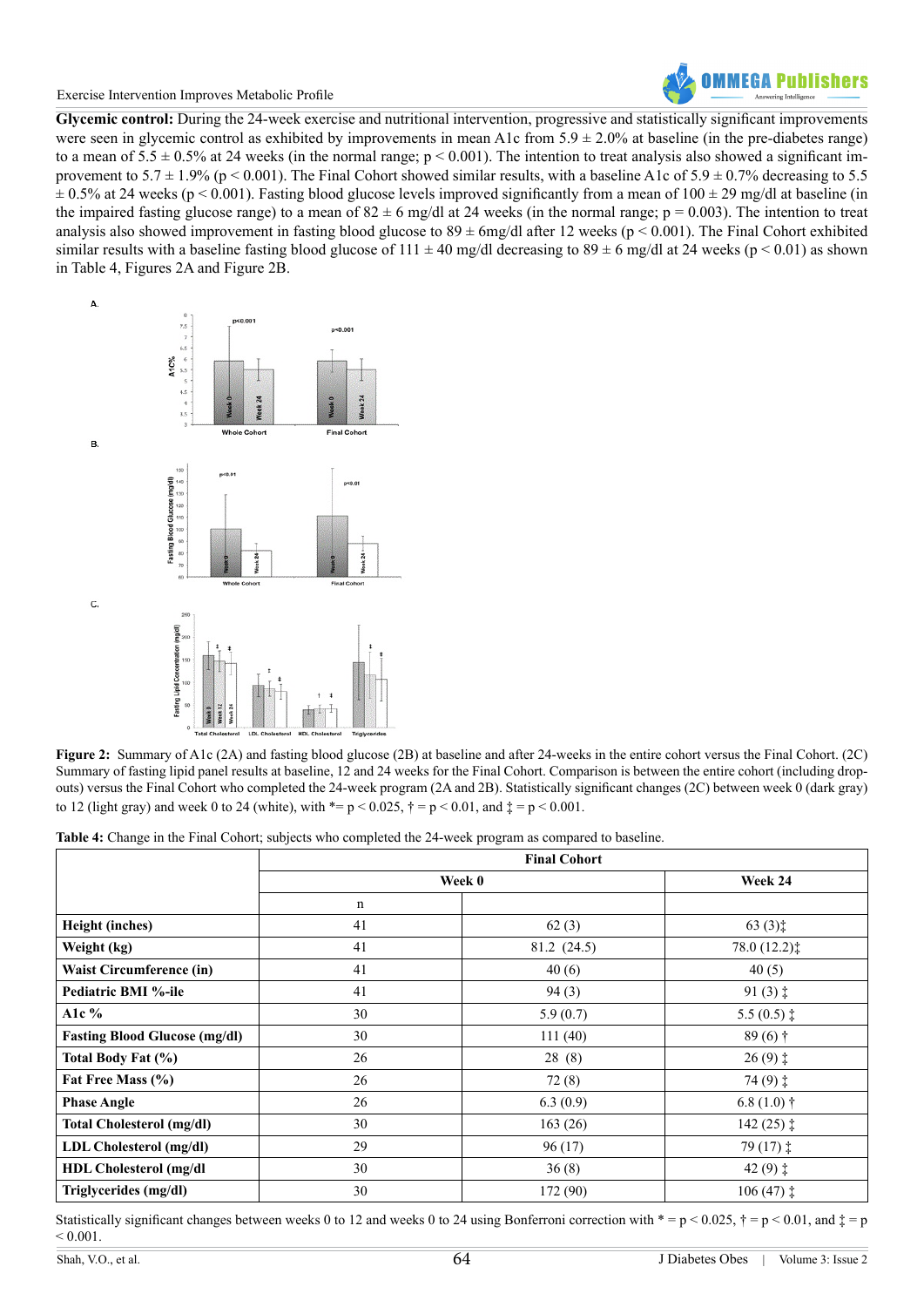

**Fasting lipids:** Participants in all cohort sex hibited significant improvements in all lipid panel parameters (shown in Table 1 and Figure 2C), including an average 11% decrease in total cholesterol in the whole cohort, and a 13% decrease in the final cohort (163  $\pm$  26 mg/dl at baseline vs.142  $\pm$  25 mg/dl at 24 weeks, p < 0.0001). There was also an average 18% decrease in LDL cholesterol in the final cohort (from  $96.3 \pm 17$  at baseline to 79  $\pm$  17 mg/dl at 24 weeks, p < 0.0001). HDL cholesterol increased in the whole cohort from  $39 \pm 9$  mg/dl at baseline to  $42 \pm 9$  mg/ dl at 24 weeks ( $p < 0.0001$ ), and an average 17% increase in the final cohort (from  $36 \pm 8$  mg/dl at baseline to  $42 \pm 9$  mg/dl at 24 weeks,  $p < 0.0001$ ). Finally, there was a 26% decrease in triglyceride concentrations in the whole cohort  $(144 \pm 83 \text{ mg/d})$ at baseline to  $106 \pm 47$  mg/dl at 24 weeks, p < 0.0001) and a 38% decrease in the Final Cohort (171  $\pm$  90 mg/dl at baseline to 106  $\pm$ 47 mg/dl at 24 weeks, p < 0.0001). Results were also significant in the ITT cohort, as shown in Table 1.

There was also a significant improvement in uric acid, a marker of systemic inflammation, in both the whole cohort (a 13% decrease,  $p < 0.01$ ) and the ITT cohort (a 13% decrease, p  $<$  0.01), as shown in Table 1. There was no statistical improvement in urinary albumin to creatinine ratio (UACR), creatinine, gamma-glutamyl-transferase (GGT) or serum albumin concentrations.

Due to the high dropout rate, baseline characteristics were compared between subjects who dropped out of the study and those who completed the study, the Final Cohort, as shown in Table 3. In general, the dropout population was found to be healthier than the Final Cohort, with a lower pediatric BMI: 78<sup>th</sup>  $\pm$  24 percentile versus 94<sup>th</sup>  $\pm$  3 percentile (p < 0.001). The was also a lower mean body weight in the dropout group:  $68.0 \pm 23.6$ kg vs.  $81.2 \pm 15.4$  kg (p = 0.04), and waist circumference was significantly less in the dropout group:  $35 \pm 7$  inches vs.  $41 \pm 6$ inches ( $p < 0.025$ ). In terms of glycemic control, there was no difference between the dropout group and the Final Cohort with respect to A1c (5.6  $\pm$  0.5% vs. 5.9  $\pm$  0.7%, p > 0.05), but fasting blood glucose was significantly lower in the dropout group (90  $\pm$  6 mg/dl vs. 111  $\pm$  40 mg/dl, p < 0.01). The fasting lipid panel was more desirable in the dropout group as compared to the Final Cohort across all parameters, but only HDL cholesterol and triglyceride concentrations showed statistically significant differences, as shown in Table 3.

#### **Discussion**

Adolescent obesity continues to be a difficult problem to address, particularly in high-risk populations such as the American Indian population, where obesity prevalence is estimated to be higher than the rest of the United States population[\[1\]](#page-6-0). Current recommendations for the treatment of adolescent obesity include 60 - 90 minutes of physical fitness daily, which can be difficult to achieve in any adolescent population, but particularly in health-disparate populations where resources are often limited.

Previous studies, such as the KLAKS study out of Germany, showed improvements in body composition, cardio-metabolic and glycemic control parameters after one year of exercise and lifestyle modification curriculum<sup>[\[15\]](#page-6-7)</sup>. But these results have not proven to be directly translatable to the American Indian population, where the largest scale program to date, Pathways, failed to demonstrate a significant decrease in the prevalence of

adolescent obesity<sup>[\[10\]](#page-6-6)</sup>. The aim of this study was to demonstrate that an afterschool program consisting of tri-weekly, supervised, 60-minute exercise sessions (and adjunctive nutritional counselling) would have a beneficial effect on the anthropometric and cardio-metabolic parameters of adolescents from the Zuni Pueblo.

Our results are in contrast to the Pathways study in that our population had a 4% body weight reduction and a decrease in pediatric BMI percentile, from 94<sup>th</sup> to 91<sup>st</sup> percentile, among the participants who completed the study. BIA body composition analysis confirmed a significant decrease in total body fat percentage and an increase in fat free mass percentage. These differences may be due to variation in the interventions and/or the longer follow up period in the Pathways study; 3 years versus 6 months. Additionally, the current study's intervention consisted of supervised and dedicated fitness sessions outside of school, which may lend itself to a more focused and rigorous exercise experience than a less supervised exercise intervention.

A more recent study analyzed 5,532 non-diabetic Pima Indian patients, aged 5 - 19 years, who were assessed for risk factors leading to the development of diabetes mellitus over a mean follow up 12.4 years<sup>[\[16-18\]](#page-6-8)</sup>. In the 1,281 children who developed diabetes during the course of the study, BMI and glucose intolerance were closely associated with the development of diabetes. This study also demonstrated that children who developed metabolic abnormalities at a younger age had a higher risk of developing diabetes. Hyperlipidemia and hypertension were not correlated with an increased risk of the development of diabetes in this study.

The current study demonstrates pronounced and significant improvements in glycemic parameters as measured by A1c and fasting blood glucose concentrations. In the cohort of patients who completed the 24-week study, A1c and fasting serum blood glucose were, on average, normalized from the pre-diabetes and impaired glucose tolerance ranges, respectively, to the non-diabetic range. Total cholesterol, LDL cholesterol, HDL cholesterol and serum triglycerides all showed significant improvements. Even though this study does not contain any information about clinical outcomes, it seems likely that these findings will translate into lower rates of progression to type 2 diabetes, obesity, and early cardiovascular disease if they are sustained[\[19-21\]](#page-6-9).

Limitations of this study include the lack of a control group and the high rate of non-completion. Nevertheless, one of the major concerns with a high dropout rate is worry that the effects of randomization will become invalidated, but since there was no randomization in the current study, this particular concern is not *apropos*. Additionally, longer follow up will be important to gauge whether or not the metabolic and anthropomorphic gains observed in this study are sustained. The high dropout rate in this study is possibly due to participants withdrawing due to scholastic reasons or due to graduation from school. The participants who dropped out of the study were shown to be, on average, a healthier group with respect to body composition and cardio-metabolic parameters than the Final Cohort, so it may be argued that a higher risk population was ultimately included in the Final Cohort of this study. Finally, there is also limited information on available on the value-added by the nutritional intervention towards the improvements observed in this study, if any $[22]$ .